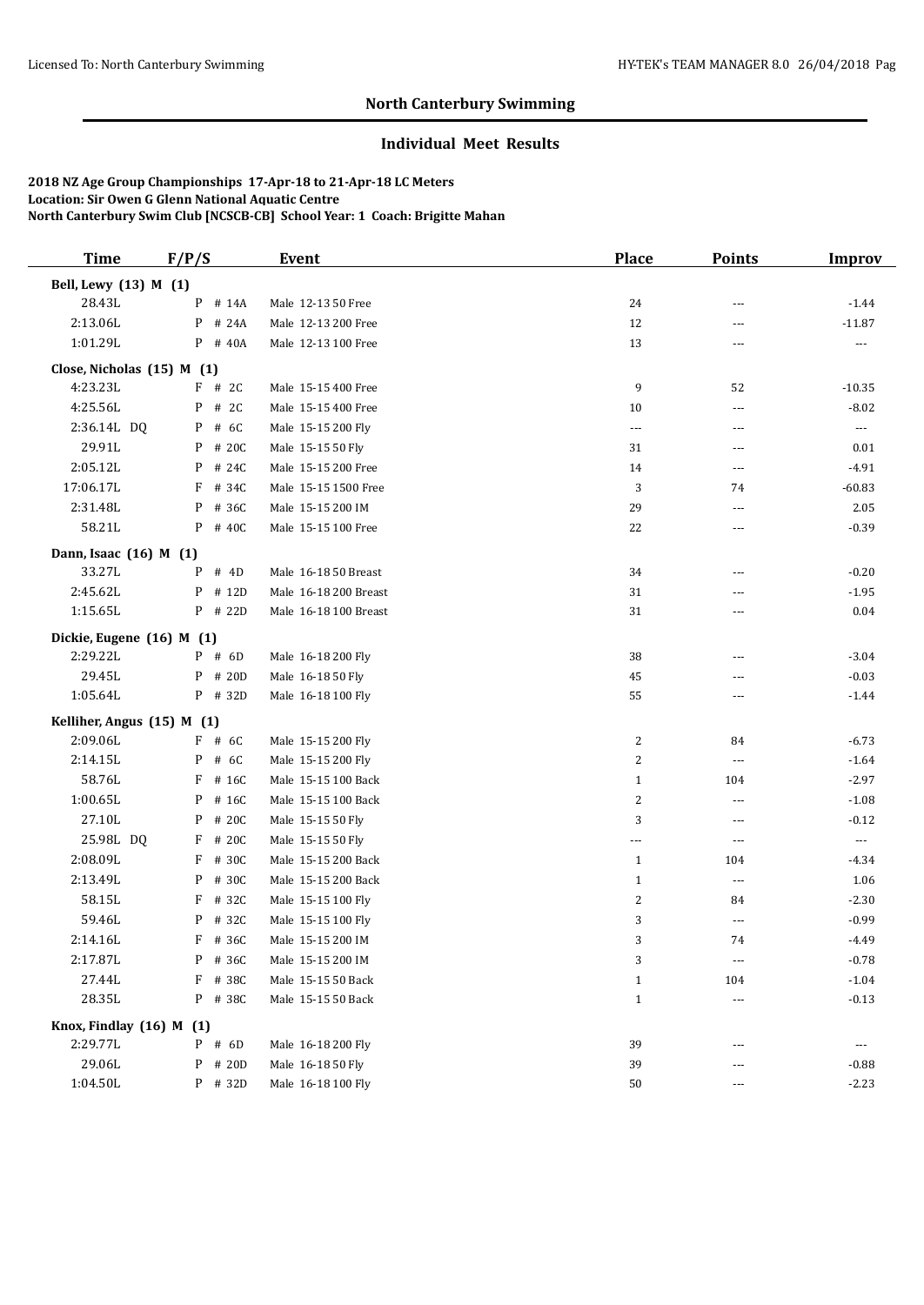# **North Canterbury Swimming**

# **Individual Meet Results**

**2018 NZ Age Group Championships 17-Apr-18 to 21-Apr-18 LC Meters Location: Sir Owen G Glenn National Aquatic Centre North Canterbury Swim Club [NCSCB-CB] School Year: 1 Coach: Brigitte Mahan**

| <b>Time</b>                | F/P/S      | <b>Event</b>           | <b>Place</b> | <b>Points</b>            | <b>Improv</b> |
|----------------------------|------------|------------------------|--------------|--------------------------|---------------|
| Noye, Annamiek (15) F (1)  |            |                        |              |                          |               |
| 38.82L                     | $P$ # 3C   | Female 15-15 50 Breast | 12           | ---                      | $-0.46$       |
| 1:09.27L                   | P # 15C    | Female 15-15 100 Back  | 12           | ---                      | 0.23          |
| 31.97L                     | P # 19C    | Female 15-15 50 Fly    | 17           | ---                      | 0.41          |
| 2:33.16L                   | P # 31C    | Female 15-15 200 Back  | 18           | $\overline{\phantom{a}}$ | 0.99          |
| 2:38.97L                   | P # 37C    | Female 15-15 200 IM    | 19           | ---                      | 0.33          |
| 31.40L                     | F # 39C    | Female 15-15 50 Back   | 8            | 54                       | 0.25          |
| 31.51L                     | P # 39C    | Female 15-15 50 Back   | 4            | $\overline{\phantom{a}}$ | 0.36          |
| Rahurahu, Holly (14) F (1) |            |                        |              |                          |               |
| 1:00.96L                   | $P$ # 1B   | Female 14-14 100 Free  | 4            | $\overline{\phantom{a}}$ | $-0.34$       |
| 1:01.07L                   | $F$ # 1B   | Female 14-14 100 Free  | 7            | 55                       | $-0.23$       |
| 28.10L                     | F<br># 13B | Female 14-14 50 Free   | 7            | 56                       | $-0.32$       |
| 28.27L                     | P # 13B    | Female 14-14 50 Free   | 6            | $\cdots$                 | $-0.15$       |
| 1:06.94L                   | F # 15B    | Female 14-14 100 Back  | 2            | 84                       | $-2.16$       |
| 1:07.79L                   | P # 15B    | Female 14-14 100 Back  | 2            | ---                      | $-1.31$       |
| 2:11.49L                   | P # 23B    | Female 14-14 200 Free  | 2            | $\cdots$                 | $-2.49$       |
| 2:11.59L                   | F # 23B    | Female 14-14 200 Free  | 5            | 64                       | $-2.39$       |
| 2:25.79L                   | F # 31B    | Female 14-14 200 Back  | 2            | 84                       | $-4.33$       |
| 2:26.32L                   | P<br># 31B | Female 14-14 200 Back  | $\mathbf{1}$ | ---                      | $-3.80$       |
| 4:43.55L                   | P<br># 35B | Female 14-14 400 Free  | 5            | ---                      | $-1.68$       |
| 4:48.16L                   | F<br># 35B | Female 14-14 400 Free  | 10           | 50                       | 2.93          |
| 31.06L                     | F<br># 39B | Female 14-14 50 Back   | $\mathbf{1}$ | 104                      | $-0.49$       |
| 31.40L                     | P # 39B    | Female 14-14 50 Back   | $\mathbf{1}$ | $\overline{\phantom{a}}$ | $-0.15$       |
| Rayner, Oliver (18) M (1)  |            |                        |              |                          |               |
| 2:06.53L                   | $F$ # 6D   | Male 16-18 200 Fly     | 2            | 84                       | $-0.57$       |
| 2:07.88L                   | P<br># 6D  | Male 16-18 200 Fly     | 2            | ---                      | 0.78          |
| 24.33L                     | $F$ # 14D  | Male 16-18 50 Free     | 7            | 56                       | $-0.04$       |
| 24.43L                     | P # 14D    | Male 16-18 50 Free     | 7            | $\scriptstyle\cdots$     | 0.06          |
| 58.95L                     | $F$ # 16D  | Male 16-18 100 Back    | 7            | 56                       | $-0.41$       |
| 59.64L                     | P<br># 16D | Male 16-18 100 Back    | 8            | $---$                    | 0.28          |
| 25.22L                     | # 20D<br>P | Male 16-18 50 Fly      | $\mathbf{1}$ | $\overline{\phantom{a}}$ | $-0.14$       |
| 25.34L                     | F<br># 20D | Male 16-18 50 Fly      | $\mathbf{1}$ | 104                      | $-0.02$       |
| 2:01.46L                   | $P$ # 24D  | Male 16-18 200 Free    | 29           | ---                      | 2.72          |
| 56.15L                     | $F$ # 32D  | Male 16-18 100 Fly     | 3            | 74                       | 0.01          |
| 56.76L                     | P # 32D    | Male 16-18 100 Fly     | $\mathbf{1}$ | $\overline{\phantom{a}}$ | 0.62          |
| 27.38L                     | F # 38D    | Male 16-18 50 Back     | 5            | 64                       | $-0.76$       |
| 27.75L                     | P # 38D    | Male 16-18 50 Back     | 5            | $---$                    | $-0.39$       |
| 53.26L                     | F<br># 40D | Male 16-18 100 Free    | 7            | 56                       | $-0.37$       |
| 53.92L                     | $P$ # 40D  | Male 16-18 100 Free    | 8            | ---                      | 0.29          |
| Schroder, Emma (14) F      | (1)        |                        |              |                          |               |
| 1:12.56L                   | P # 15B    | Female 14-14 100 Back  | 21           |                          | $-2.43$       |
| 33.85L                     | P # 39B    | Female 14-14 50 Back   | 26           | ---                      | $-0.70$       |